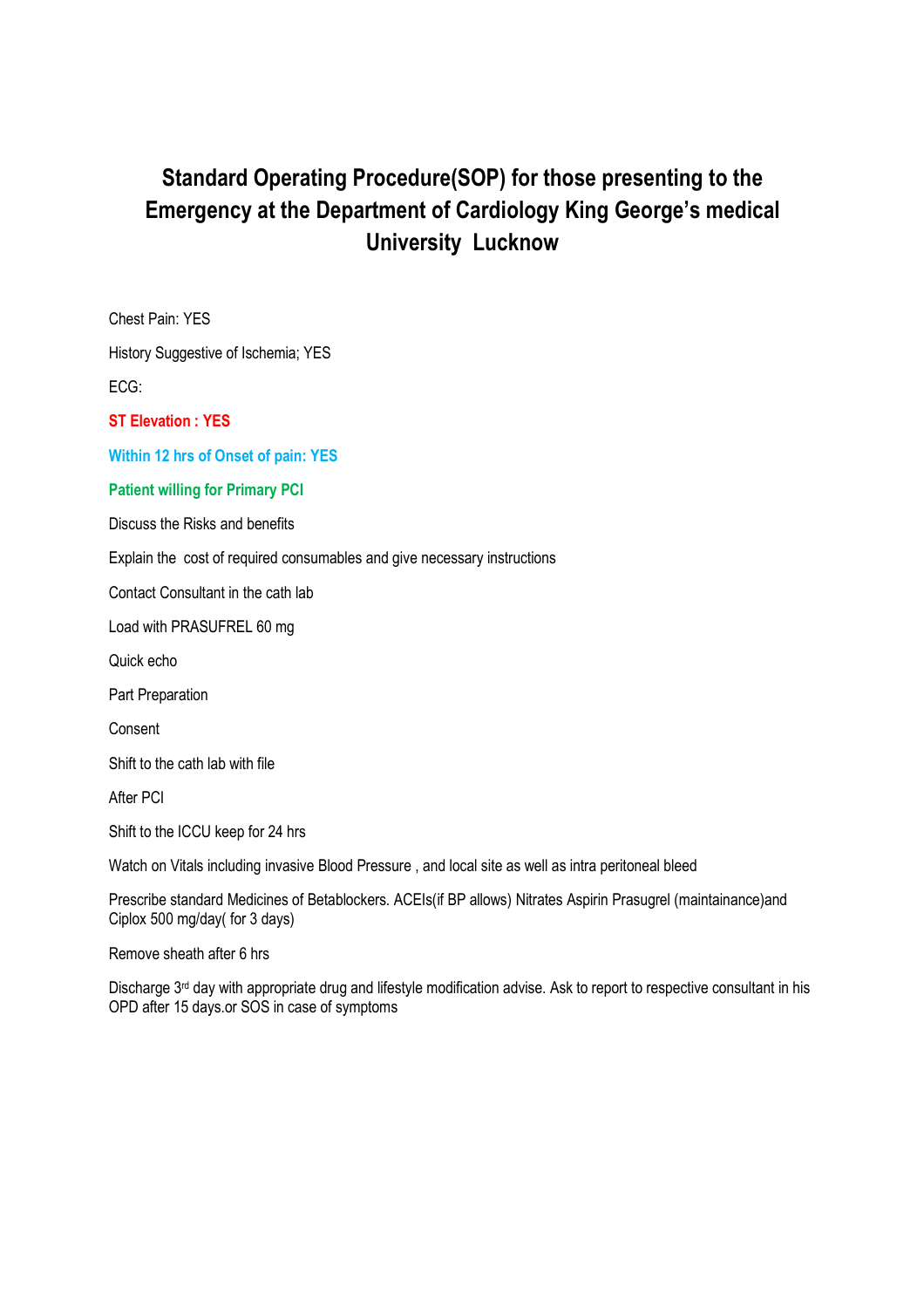#### **Patient unwilling/unprepared for Primary PCI**

Thrombolyse after taking consent

TNK bolus if so agreed upon

Stretokinase infusion otherwise

Add Clopidogrel 300 mg aspirin 325 mg,Ramipril,Metoprolol,nitrates( if BP allows)Treat HF and Hypotension as per standard including BIPAP

**Suggest PCI of infarct related vessel within 24-48 hrs (Pharmaco invasive approach)** 

**Impress upon the patient this need , when pain recurs** 

If patient is willing and haemodynamically stable

Post for PCI

ReLoad with Clopidogrel 300 mg in morning

Part preparation

Consent

Shift to Cath lab at anointed time

#### **IF: Bp < 100 mmHG**

**HR >100 /min** 

**Breathlessness and inability to lie flat** 

**Pericardial rub,** 

**More than mild Pericardial effusion on echocardiography** 

Stabilize before taking up for intervention

## **More than 12 hrs from onset**

## **No pain**

Admit

Do Not thrombolyse

Give standard medical treatment and discuss Coronary revascularization

Willing:YES

Post for CART with a view to revascularize

Give appropriate instruction and take necessary action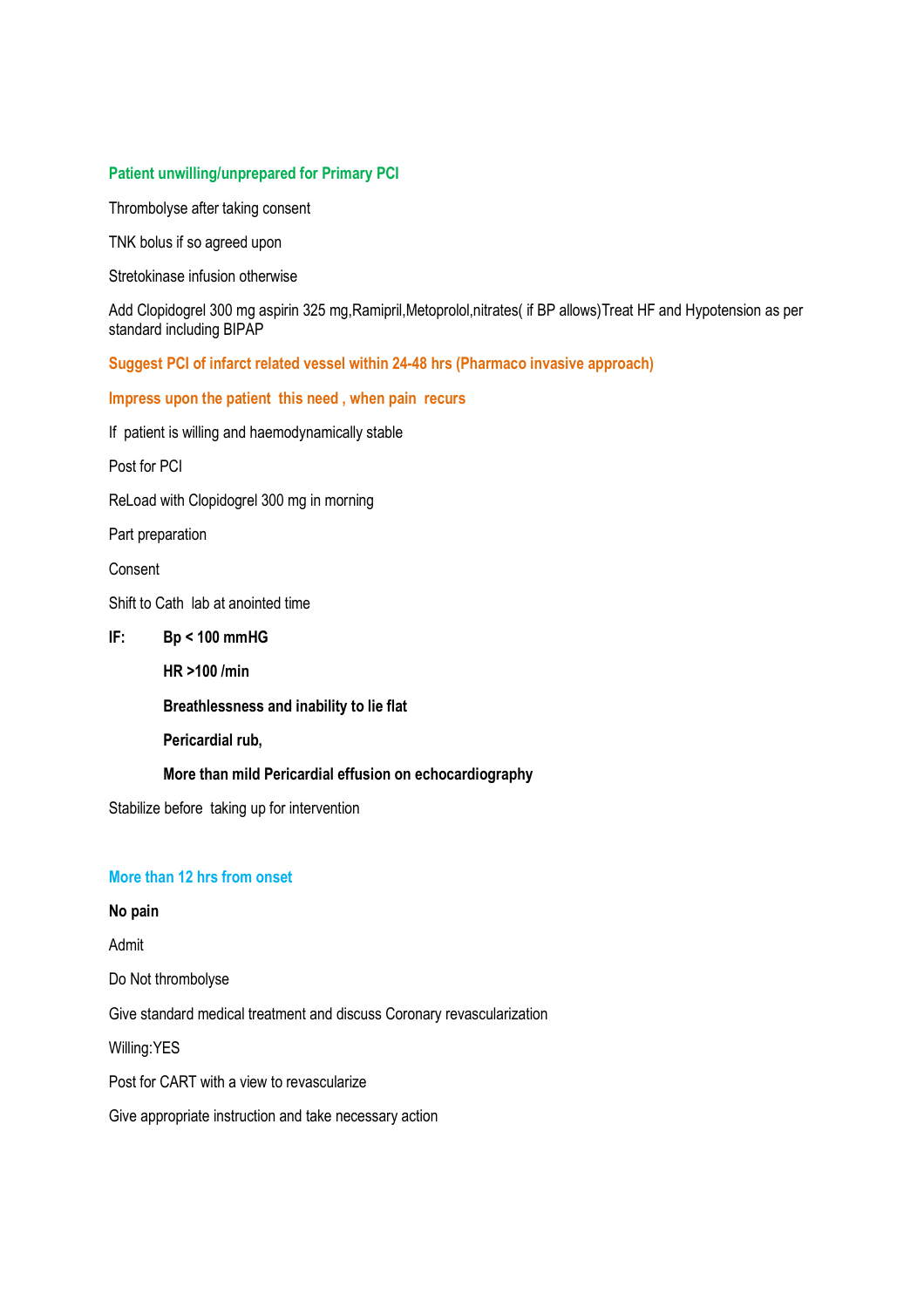#### **Pain:++**

# **Patient willing for PCI**

Follow standard PCI protocol

## **If Not willing**

Thrombolyse

Give standard medical treatment and discuss Coronary revascularization next day

Willing: YES

Post for CART with a view to revascularize

Give appropriate instruction and take necessary action

#### ECG:

#### **ST depressions**

ADMIT

#### **Troponin t Positive /Negative**

Standard treatment and added LMWH

Suggest: Coronary Angipography with a view to Revascularize.within the coming 1-4 days

Patient willing:YES

Standard preparation for PCI including finances

Post on OT list

After CART: decide on mode of revascularization: PCI/CABAG

Advise/act accordingly

## ECG;

## **NO ST Change**

#### **Troponin T positive**

SOP as above